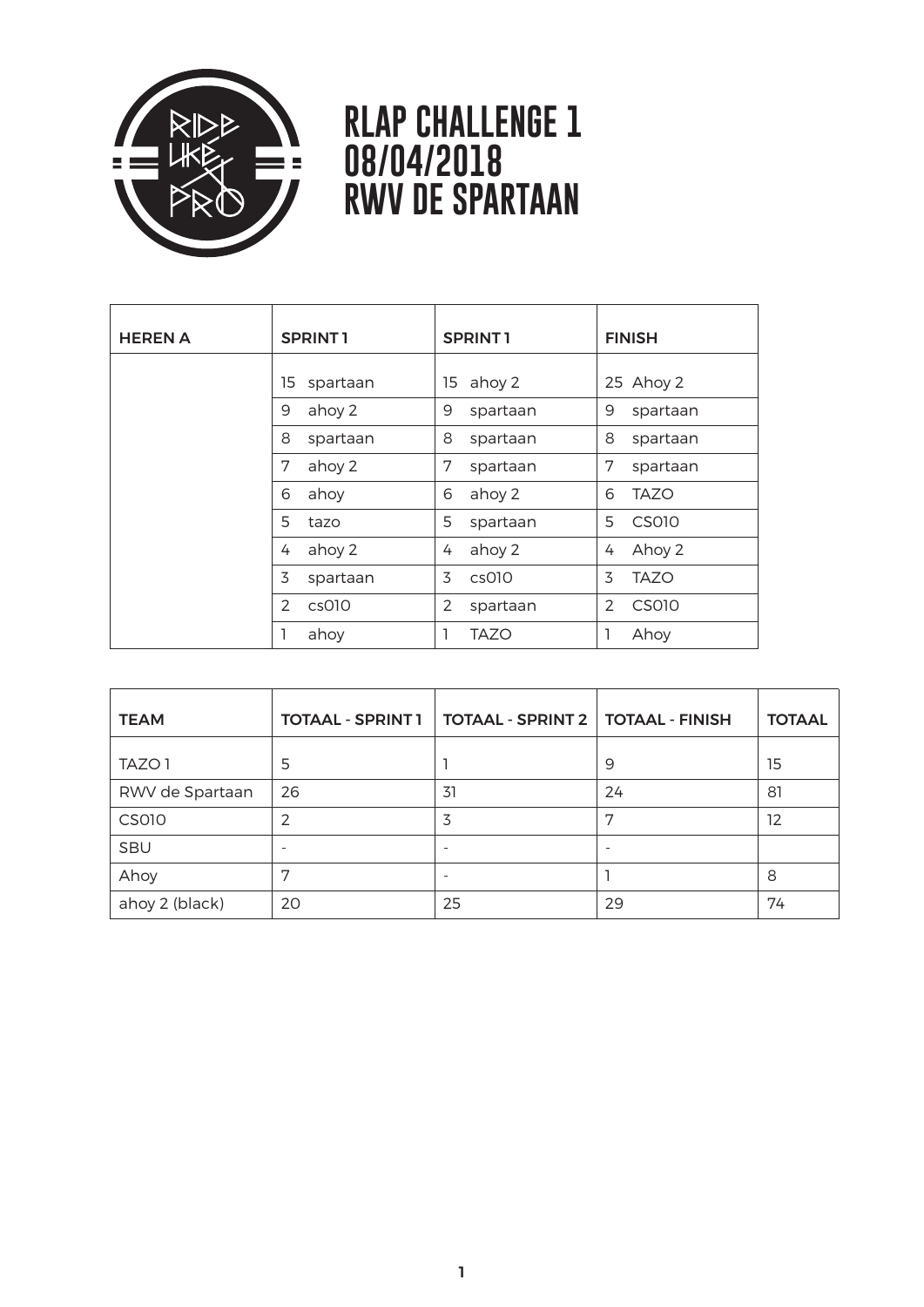

## **RLAP CHALLENGE 1 08/04/2018 RWV DE SPARTAAN**

| <b>HEREN B</b> | SPRINT <sub>1</sub> | <b>SPRINT1</b> | <b>FINISH</b>  |
|----------------|---------------------|----------------|----------------|
|                | 15                  | 15             | 25             |
|                | $\mathsf{9}$        | $\mathsf 9$    | $9$            |
|                | 8                   | 8              | 8              |
|                | 7                   | 7              | 7              |
|                | 6                   | 6              | 6              |
|                | 5                   | 5              | 5              |
|                | 4                   | $\overline{4}$ | 4              |
|                | 3                   | 3              | 3              |
|                | $\mathcal{P}$       | $\overline{2}$ | $\overline{2}$ |
|                |                     | ┑              |                |

| <b>TEAM</b>       | <b>TOTAAL - SPRINT 1</b> | <b>TOTAAL - SPRINT 2   TOTAAL - FINISH</b> | <b>TOTAAL</b> |
|-------------------|--------------------------|--------------------------------------------|---------------|
| WMVR (Rozenburg)  |                          |                                            |               |
| TAZO <sub>2</sub> |                          |                                            |               |
| <b>CS030</b>      |                          |                                            |               |
| Ahoy              |                          |                                            |               |
| CS010 2           |                          |                                            |               |
| Gouda             |                          |                                            |               |